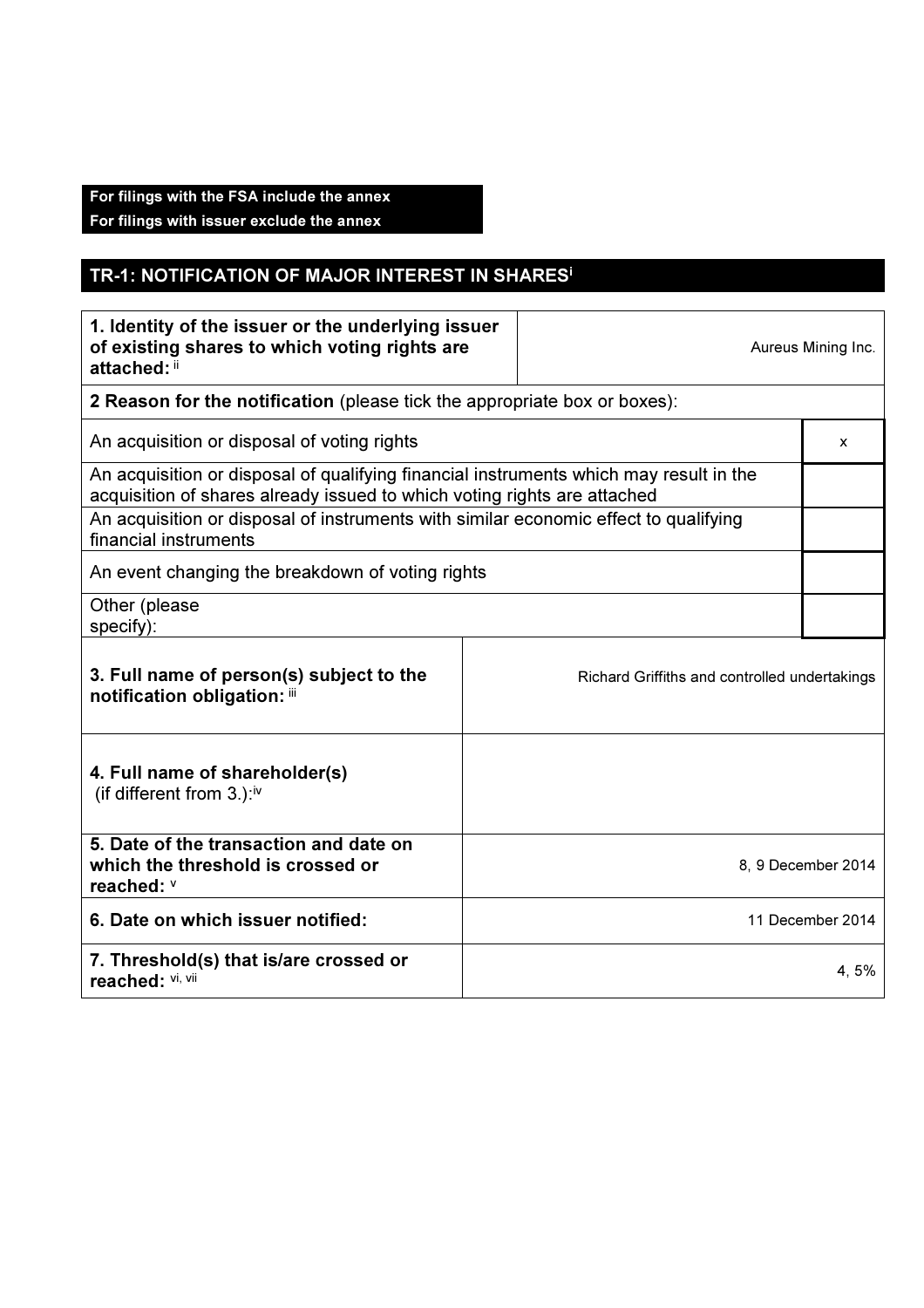| 8. Notified details:                                                                     |                            |                                                      |               |                      |                         |               |          |
|------------------------------------------------------------------------------------------|----------------------------|------------------------------------------------------|---------------|----------------------|-------------------------|---------------|----------|
| A: Voting rights attached to shares vill, ix                                             |                            |                                                      |               |                      |                         |               |          |
| Class/type of<br><b>Situation previous</b><br>to the triggering<br>shares<br>transaction |                            | Resulting situation after the triggering transaction |               |                      |                         |               |          |
| if possible using<br><b>Number</b><br><b>Number</b><br>the ISIN CODE<br>οf<br>οf         | <b>Number</b><br>of shares | % of voting rights x<br>Number of voting<br>rights   |               |                      |                         |               |          |
|                                                                                          | <b>Shares</b>              | Voting<br><b>Rights</b>                              | <b>Direct</b> | Direct <sup>xi</sup> | Indirect <sup>xii</sup> | <b>Direct</b> | Indirect |
| CA0515471070                                                                             | 11,125,000                 | 11,125,000                                           | 17.000.000    | 17,000,000           |                         | 5.47%         |          |

| <b>B: Qualifying Financial Instruments</b>           |                            |                                           |                                                                                                           |                       |
|------------------------------------------------------|----------------------------|-------------------------------------------|-----------------------------------------------------------------------------------------------------------|-----------------------|
| Resulting situation after the triggering transaction |                            |                                           |                                                                                                           |                       |
| Type of financial<br>instrument                      | Expiration<br>date $x$ iii | Exercise/<br><b>Conversion Period Xiv</b> | <b>Number of voting</b><br>rights that may be<br>acquired if the<br>instrument is<br>exercised/converted. | % of voting<br>rights |
|                                                      |                            |                                           |                                                                                                           |                       |

| C: Financial Instruments with similar economic effect to Qualifying Financial Instruments<br>XV, XVI |                          |                                              |                                                |                                                        |                                         |              |
|------------------------------------------------------------------------------------------------------|--------------------------|----------------------------------------------|------------------------------------------------|--------------------------------------------------------|-----------------------------------------|--------------|
| Resulting situation after the triggering transaction                                                 |                          |                                              |                                                |                                                        |                                         |              |
| <b>Type of financial</b><br>instrument                                                               | <b>Exercise</b><br>price | <b>Expiration</b><br>date $x$ <sup>vii</sup> | Exercise/<br><b>Conversion</b><br>period XVIII | <b>Number of voting rights</b><br>instrument refers to | % of voting rights $x$ ix,<br><b>XX</b> |              |
|                                                                                                      |                          |                                              |                                                |                                                        | <b>Nominal</b>                          | <b>Delta</b> |
|                                                                                                      |                          |                                              |                                                |                                                        |                                         |              |

| Total (A+B+C)           |                             |  |
|-------------------------|-----------------------------|--|
| Number of voting rights | Percentage of voting rights |  |
| 17,000,000              | 5.47%                       |  |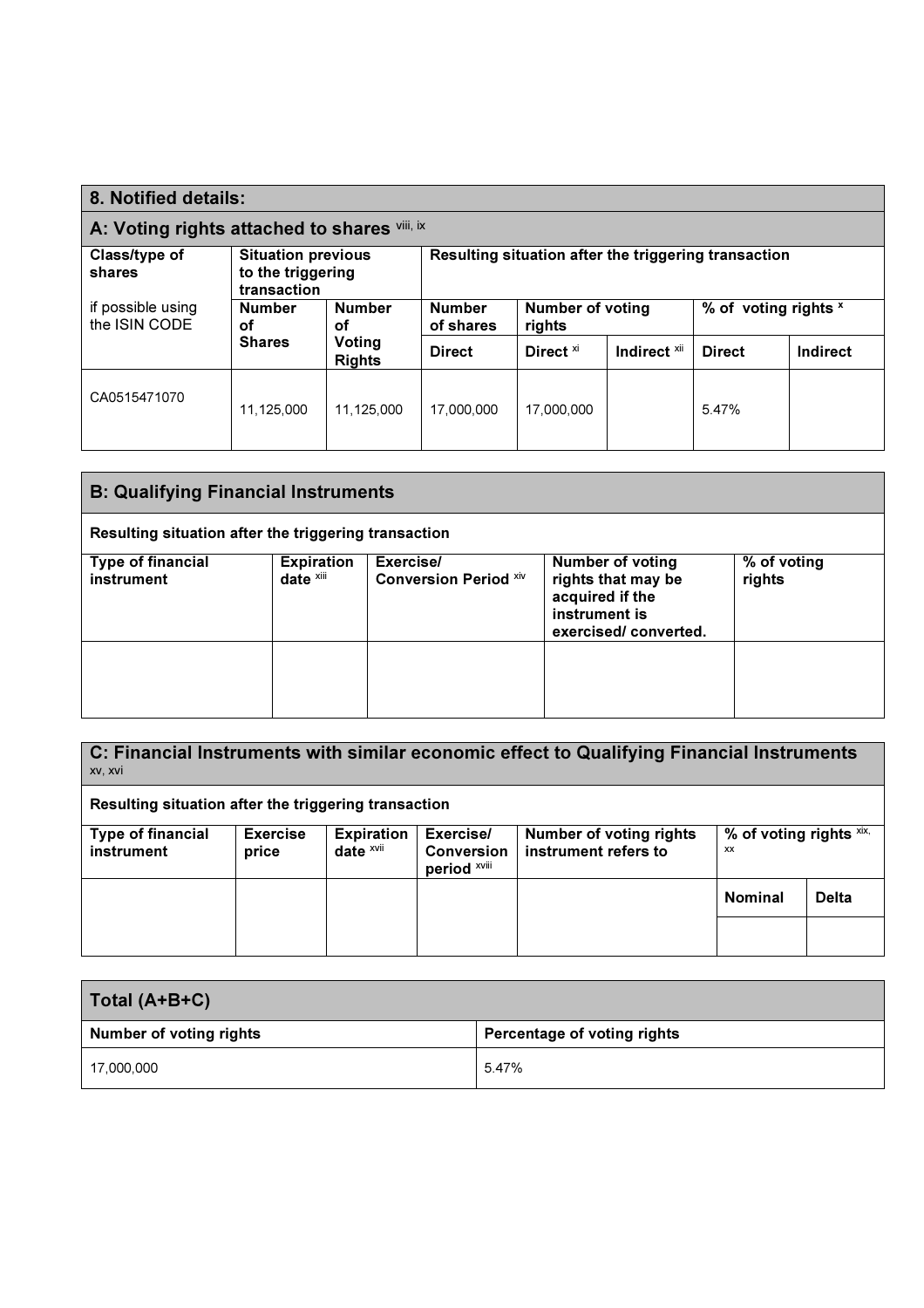#### 9. Chain of controlled undertakings through which the voting rights and/or the financial instruments are effectively held, if applicable:  $^{\mathsf{x} \mathsf{x} \mathsf{i}}$

| <b>Blake Holdings Limited</b>       | 7,725,000  |
|-------------------------------------|------------|
| Seren Capital Management Limited    | 2,350,000  |
| Cream Capital Limited               | 4,000,000  |
| Oak Trust (Guernsey) Limited        | 700,000    |
| Richard Griffiths direct holdings   | 1,500,000  |
| Richard Griffiths indirect holdings | 725,000    |
| Total                               | 17,000,000 |
|                                     |            |

The above undertakings are all controlled by Richard Griffiths

| <b>Proxy Voting:</b>                                                |  |
|---------------------------------------------------------------------|--|
| 10. Name of the proxy holder:                                       |  |
| 11. Number of voting rights proxy holder will cease<br>to hold:     |  |
| 12. Date on which proxy holder will cease to hold<br>voting rights: |  |

| $\mid$ 13. Additional information: |                 |
|------------------------------------|-----------------|
| 14. Contact name:                  | James Sutcliffe |
| 15. Contact telephone number:      | 01534 719761    |